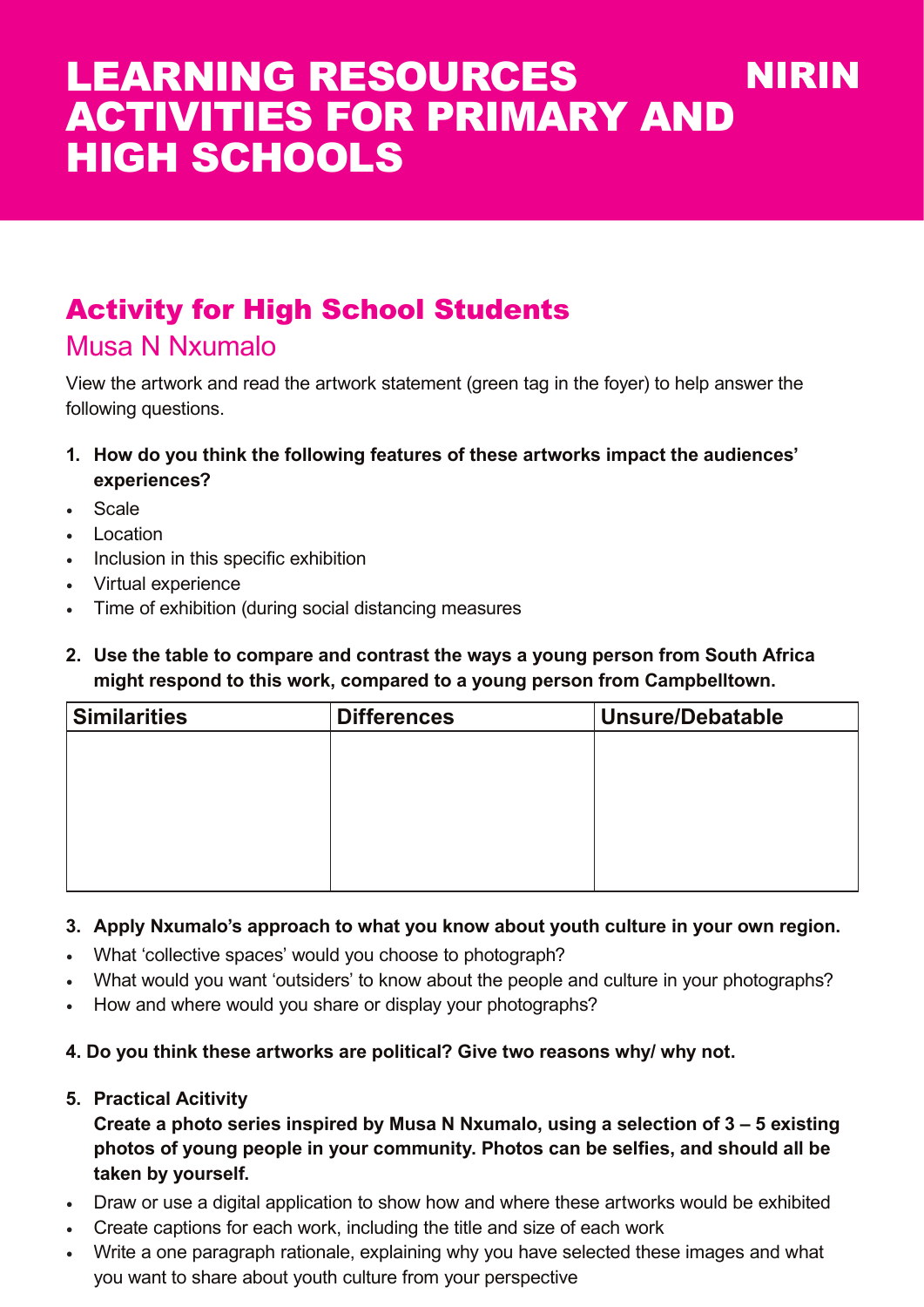# Activity for High School Students

### Anders Sunna

View the artwork and read the artwork statement (green tag) to help answer the following questions.

More detail can also be found here: https://www.biennaleofsydney.art/artists/anders-sunna/

- **1. Why do you think the artist chose to use multiple layers and different mediums to talk about colonisation?**
- **2. Suggest 3 similarities between First Nations or Aboriginal and Torres Strait Islander Australians' experiences, and Sámi, First Nations people from Sápmi land, which covers Sweden and various countries. Refer to the artwork in your answer.**
- **3. Practical Acitivity**

**Australia recently commemorated the 250-year anniversary since the arrival of Lieutenant Cook in Botany Bay.** 

**Use collage and several artistic mediums to create an artwork representing the multiple interpretations of this historical event.**

- **a. In framing your response, consider and integrate some of the perspectives offered by the following sources:**
- NITV, Wesley Enoch on the 250th anniversary of Cook's landing (video excerpt) https://www. facebook.com/NITVAustralia/videos/566721334263591/
- Daniel Boyd's*, We Call Them Pirates Out Here,* 2006 (artwork) https://www.mca.com.au/artists-works/works/2006.25/
- *• Endeavour 250:* About the anniversary (information and cultural project) https://www.endeavour250.gov.au/about-anniversary
- The Guardian, *Dharawal Elder recounts Captain Cook's arrival in Australia 250 years ago*  (video)
- https://www.theguardian.com/australia-news/video/2020/apr/29/dharawal-elder-recountscaptain-cooks-arrival-in-australia-250-years-ago-video

#### **b. In making your artwork:**

- Use collage, such as old magazines or print news stories commemorating the event
- Draw or paint over your collage
- Experiment with printing over collage or drawing *(For example: create stamps by carving into potatoes or solid fruit, make transfers from leaves or textured fabric, create designs in Styrofoam)*
- Consider semi-transparent materials and other ways you can physically layer your work to symbolise different readings or hidden histories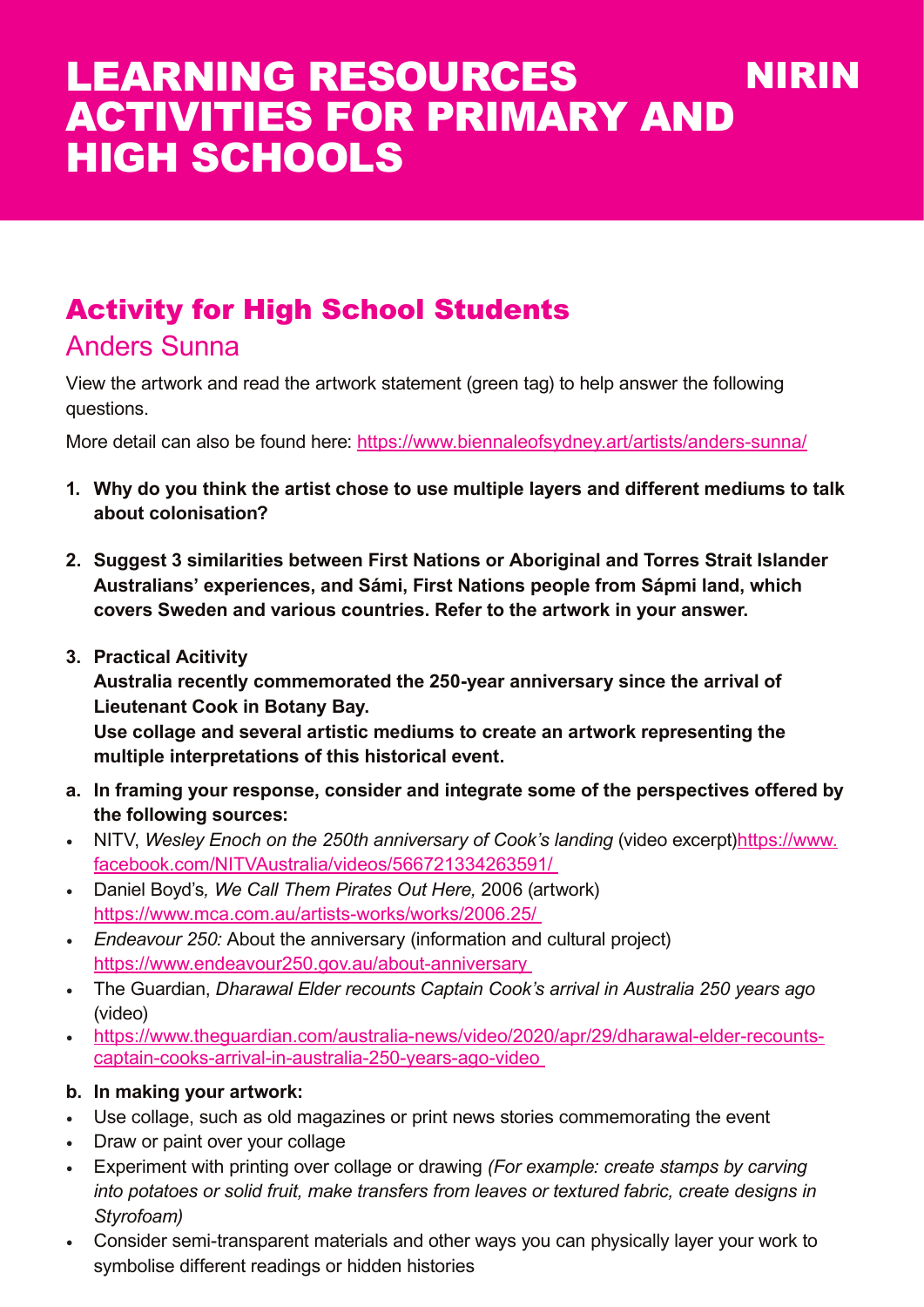# Activity for High School Students

## Nongirrna Marawili

View the artwork and read the artwork statement (green tag) to inform your practical response.

- **1. Look closely at the three larrakitj, the memorial poles. Identify 6 things about the form of these works, including the ways they are painted.**
- **2. Explain how the designs in these works connect to water, as described by the artist.**
- **3. 'If you paint the land use the land.' Explain how Marawili has implemented this Yolŋu cultural and social philosophy, in the creation of her artworks.**
- **4. Practical activity Experimenting with form and materials.**

#### **Materials Required**

3D object (discarded item to be re-used) Paint or drawing materials

#### **Write or draw about this experience.**

Source a discarded 3D object from around your house, and practice painting or drawing on this object. Spend about 15 minutes; this doesn't need to be a resolved artwork.

Try using a 3D object, with a different texture and material than you might usually use.

Include any problems you had to solve, anything difficult, how your mediums worked together, what was unique or surprising that emerged in your process.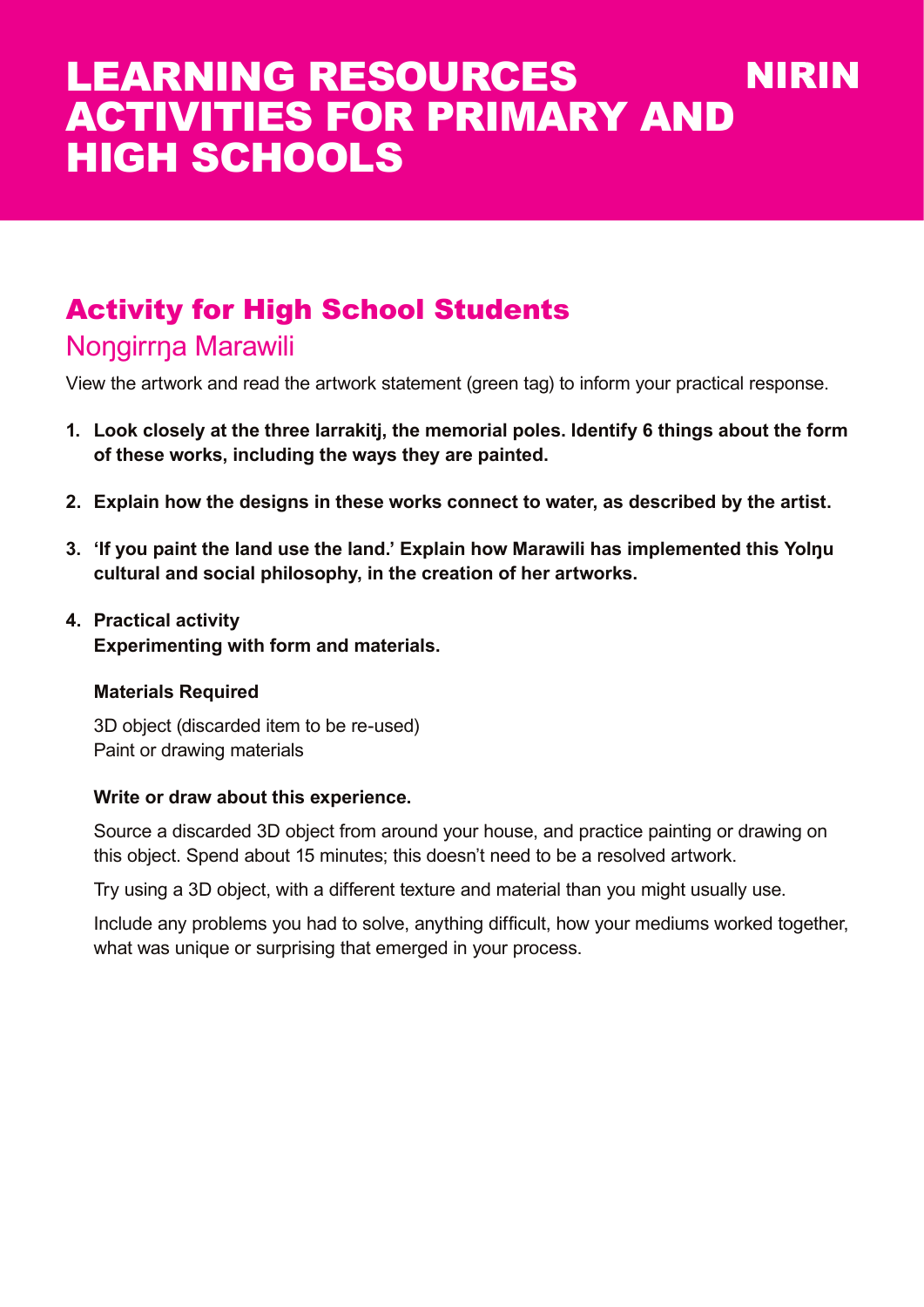# Activity for High School Students

### Mishek Masamvu

View the artwork and read the artwork statement (green tag) to inform your practical response.

#### **Practical Acitivity**

**Create a series of everyday drawings and visual poetry, focusing on free-flowing artmaking and tapping into your subconscious.**

#### **Materials Required**

Paper & pencil (oil pastel if available) Glue and scissors

Masamvu has left an empty space in the row of framed drawings. This can act as a metaphor for a gap within memory, including the personal histories which are missing in when we talk of a national history, or collective memory.

- **1. Fill the gap in Masamvu's work by creating a drawing of yourself morphing into an object from your home or school environment. This should be the first thing you think of or see.**
- **2. After completing your drawing, write about how the transformation makes you feel. Spend 5 minutes continually writing anything that you think, feel, imagine or interpret about the drawing.**
- **3. Repeat this exercise every day for a week (or once a week for several weeks) to create a series of your own drawings and writings.**
- **4. Underline and circle parts of your writings, selecting words you have repeated, descriptive phrases, effective language, a strange sentence, an unexpected description, interpretations which you didn't expect.**
- **5. Cut out these interesting parts of your writings and re-arrange to form a single piece of concrete poetry. Don't be afraid to cross out or add new words, to help your poem work as a whole - but leave in your editing marks.**
- **6. Arrange your drawings beside your poem; photograph and give a title to your body of work.**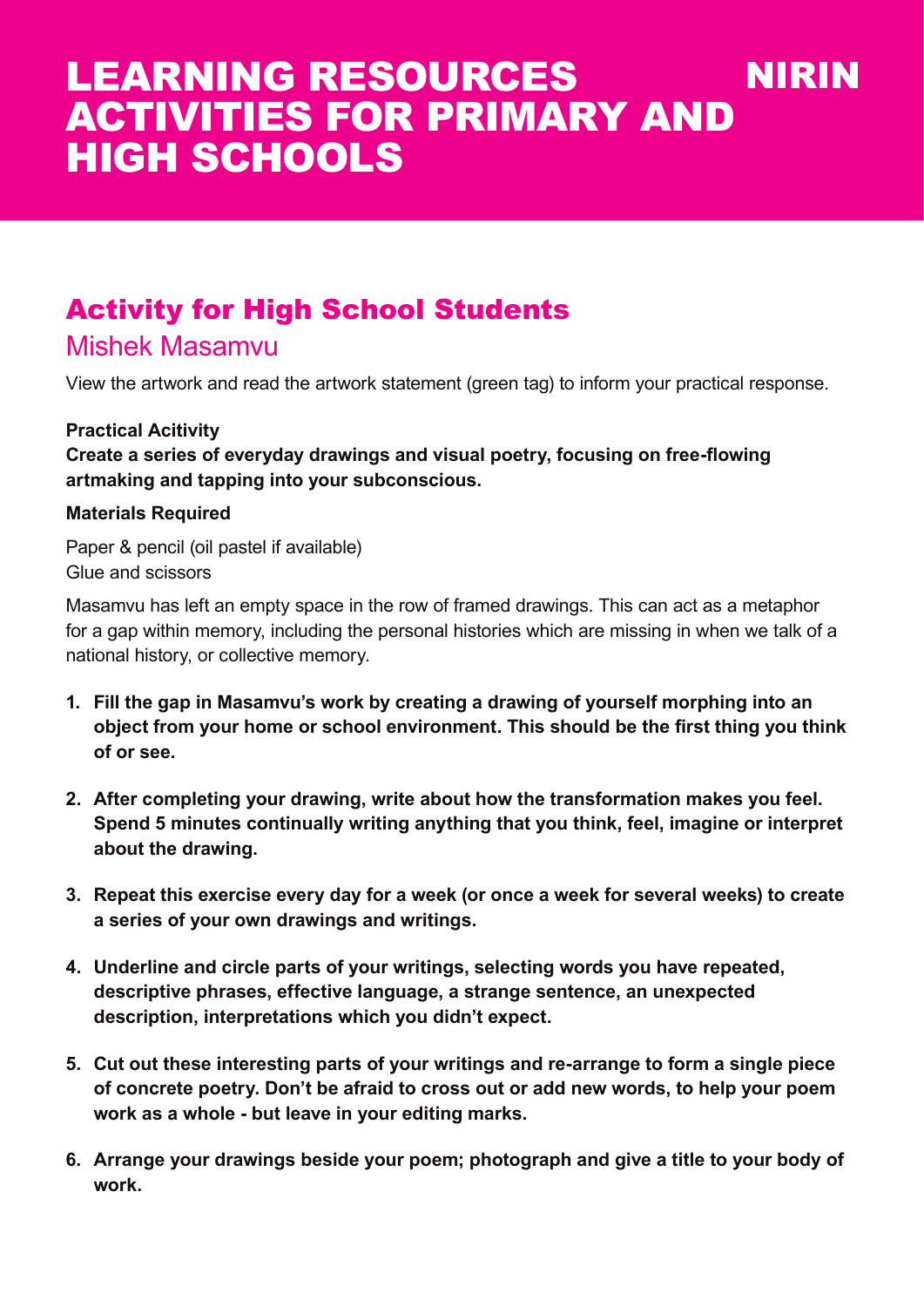# Activity for High School Students

# Powerful Objects

View the artwork and read the artwork statement (green tag) to inform your practical response.

#### **Practical Acitivity**

**Create your own digital archive using objects around your house.** 

- **1. Select a collection of objects this could be based on something meaningful, practical, or obscure (eg. objects you have been given, blue things, cooking utensils, things that can be destroyed by water…)**
- **2. Record and interpret each object from your archive in various ways, for example: Photograph Draw and label Name each object Report on aging, flaws or damage to each item Write or imagine the object's history (this might include how it was made and where materials come from)**
- **3. Imagine you are a curator, historian or writer, and write a one paragraph, creative artwork analysis of your archive. Be as eccentric and ironic as you like.**
- **4. Arrange and display your archive to tell a personal story. The objects might tell us about yourself or the world you live in, or you may consider how your records revealed something about how you think, your likes and interests.**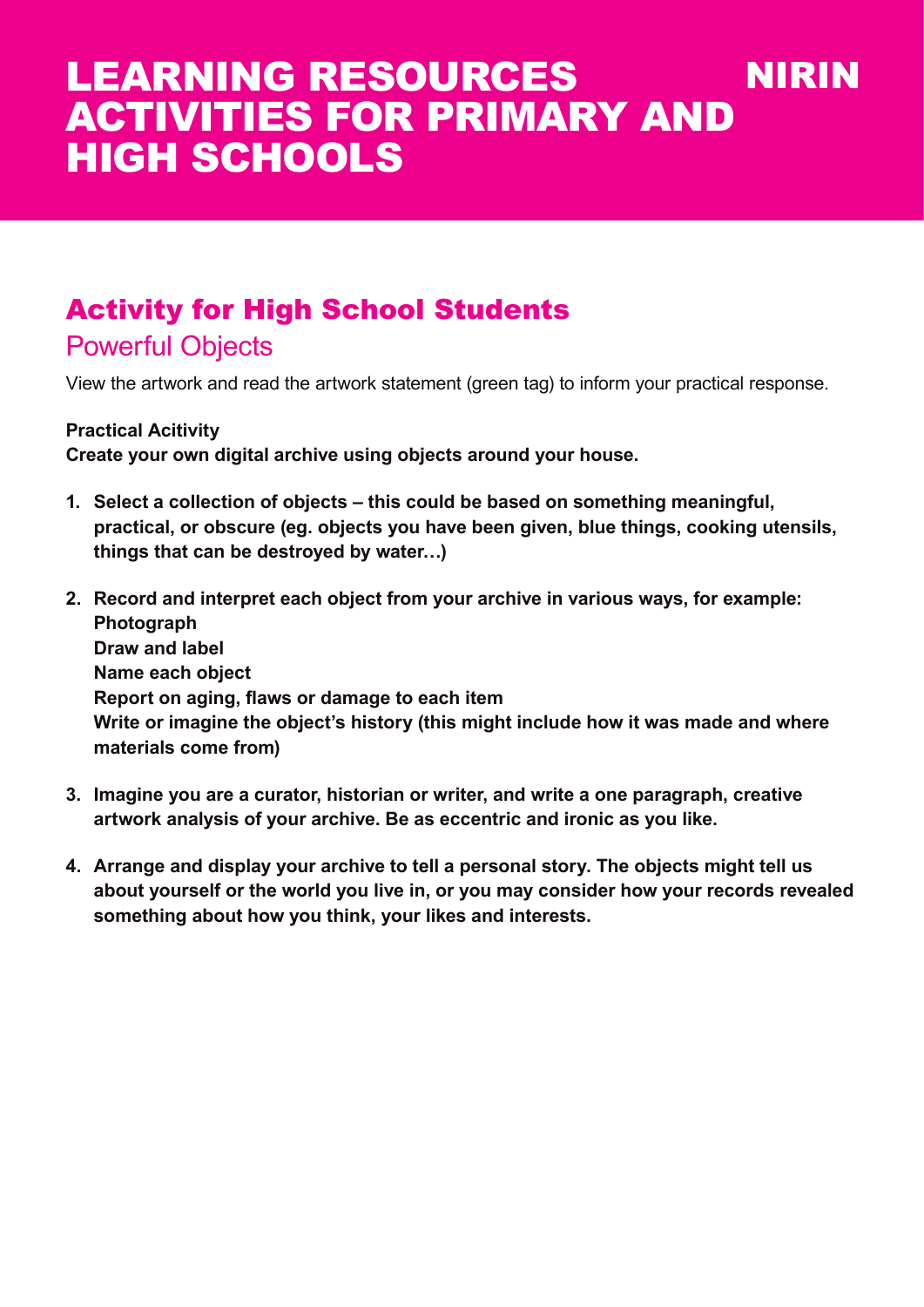# Activity for High School Students

## Ramin Haerizadeh, Rokni Haerizadeh and Hesam Rahmanian

View the artwork and read the artwork statement (green tag) to help answer the following questions.

- **1. As you watch the video,** *From Sea to Dawn***, suggest two reasons for each of the following artistic choices: The hiding, erasure or obscuring of words Obscured faces of people Over-drawing of people to appear as animal-like**
- **2. Does a photographic image hold more or less power to evoke emotions in viewers, compared to a drawing or painting? Argue your answer in reference to the work,** *From Sea to Dawn* **2016-2017.**
- **3. Practical Activity**
- **a. Look at online newspaper articles and select a topical image. This should be an image that tells us something about an event you care about.**
- **b. Use simple photo editing, such as inbuilt photo app in a smartphone, to mark-up your image. Experiment with over-painting and erasing, using humour to change the meaning of the image.**
- **c. Add a text caption using humour, irony or re-contextualisation to create a meme.**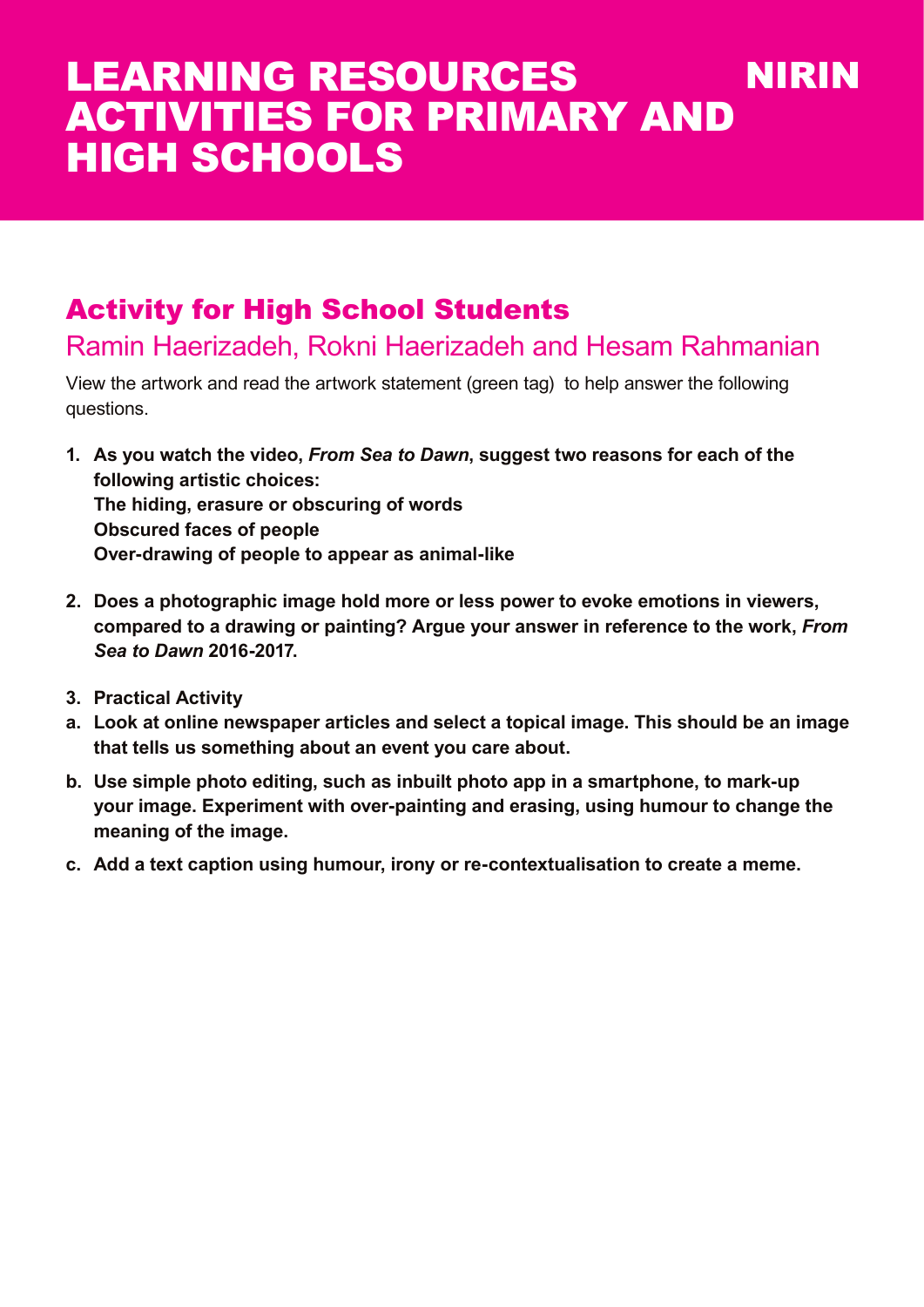# Activity for High School Students

Elle-Máijá Tailfeathers

View the artwork and read the artwork statement (green tag) to help answer the following questions.

- **1. Identify the two different acts or marked stages in the video.**
- **2. Create a simple storyboard with up to 5 frames, to share some key moments in the film. Use drawing and text in each frame to articulate: Emotion Content Significance in the overall narrative Medium(s) Social or political significance**
- **3. Why do you think the artist chose to use a variety of mediums and techniques to tell her story?**
- **4. Is this artwork political or personal? In your answer, unpack the artist's use of emotion and consider the impact of first person\* narrative.**

*\* First person means it is told from the perspective of the person who experienced it, so the narrative uses 'I', 'my', 'our', 'me'... instead of 'they'.*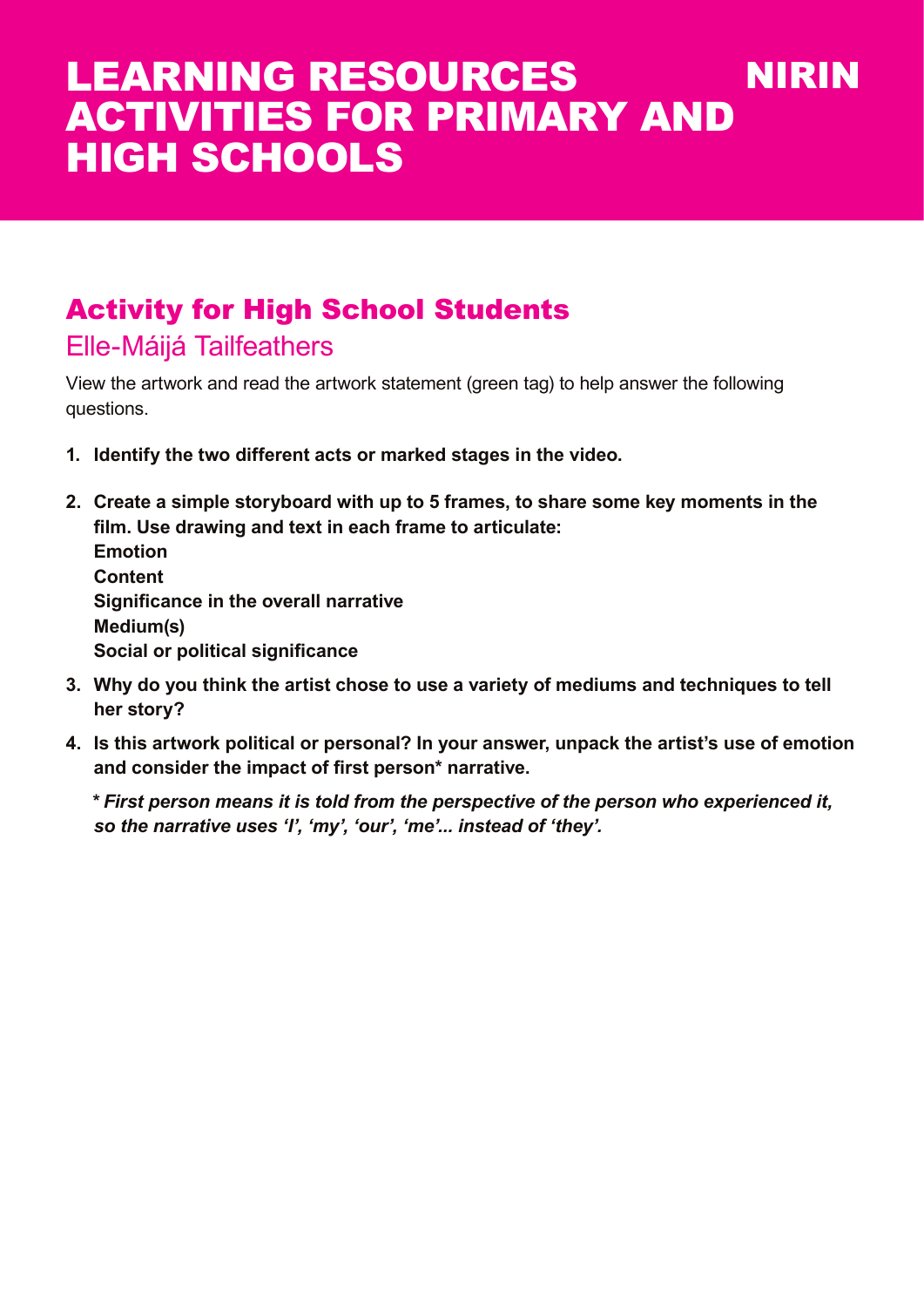# Activity for High School Students

## John Miller and Elisapeta Heta

View the artwork BUT DON'T READ THE ARTWORK STATEMENT, YET.

- **1. Without looking at the themes of each panel or grouping of photographs, look at Pouwātū: Active Presence. Write a short descriptive paragraph about what you can see in each group of images. Focus on factual information, or things that can be clearly seen.**
- **2. Choose one panel and begin to unpack what these images, as a group, tell you about Maori culture. Use what you can see, informed by your personal perspective as an audience member. In your answer, consider your emotional response, your personal perspective and identity, your experience or knowledge – including limitations.**
- **3. Now read the text about your chosen panel. What did you miss in the images? Create a visual map to identify the gaps, differences, and commonalities in these interpretations of the work – (1) Visual information in the artwork (2) Personal interpretation by an audience member (3) Statement from the artists.**
- **4. Use the virtual tour to experience the artwork and read the artwork statement. Describe how the installation of John Miller's photographs impacts your experience as an audience member. In your description, consider:**

**Elisapeta Heta's architecture the panels and grouping of the photographs the situation of the work within** *NIRIN: 22nd Biennale of Sydney* **at Campbelltown Arts Centre**

- **5. Extended response: Artworks shape the way we understand culture. With reference to this statement, explain how** *Pouwātū: Active Presence 1969-2020* **raises awareness of economic, political and/or social issues.**
- **6. Extension: Analyse how the virtual tour changes audiences' interpretation and response to this artwork. Consider your emotional response, expansions or limitations in how you see and experience the work, and consider key differences between when, how and why this work is experienced, and by whom.**